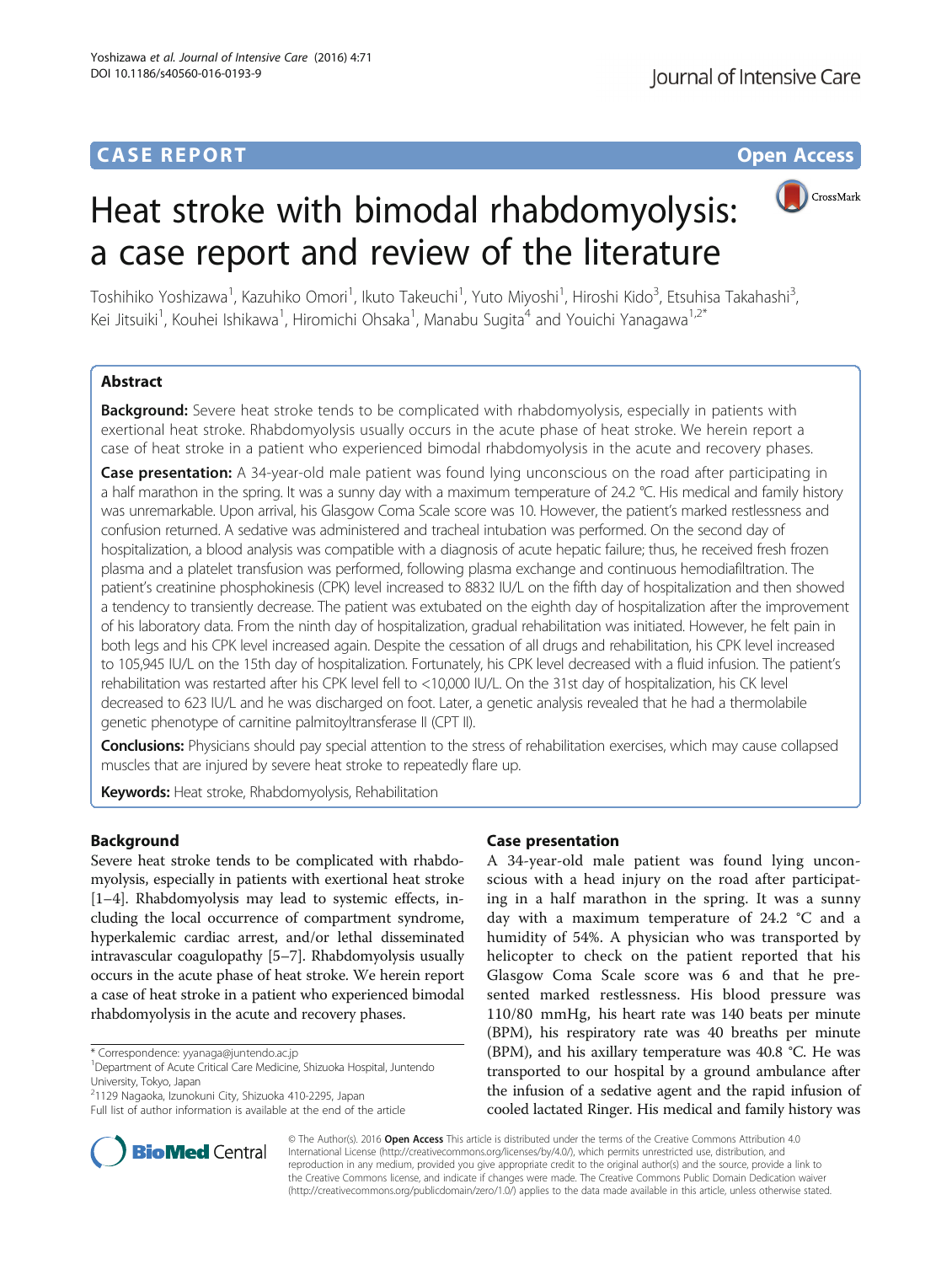unremarkable. He did not have sign of flu in a few days. Upon arrival, his Glasgow Coma Scale score was 10. His blood pressure was 116/86 mmHg, his heart rate was 164 BPM, his respiratory rate was 36 BPM, his  $SpO<sub>2</sub>$  level was 95% with oxygen (8 l/min by mask), and his bladder temperature was 40.2 °C. The physiological findings included hyperhidrosis with restless confusion. After the rapid infusion of 3500 ml of cooled lactated Ringer and gastric lavage with iced water, his bladder temperature decreased to 38.8 °C within 30 min of his arrival and the patient became calm. A chest roentgen revealed no abnormal findings, while an electrocardiogram showed sinus tachycardia without a change in the ST segments. Head CT, which was performed to determine the cause of the patient's unconsciousness, revealed no brain abnormalities; however, the patient's marked restlessness and confusion returned. To secure the patient's safety, a sedative was administered and tracheal intubation was performed. The main results of a blood analysis are shown in Table 1. On the second day of hospitalization, a blood analysis revealed the following findings: aspartate aminotransferase (AST), 144 IU/L; alanine aminotransferase (ALT), 86 IU/L; prothrombin activation ratio, 22%; platelet count,  $5 \times 10^4/\text{mm}^3$ ; and ammonia level, 108 μg/dl. These values were compatible with a diagnosis of acute hepatic failure (according to the Japanese guidelines) [[8\]](#page-4-0); thus, he received fresh frozen plasma and a platelet transfusion was performed. On the third day of hospitalization, a blood analysis revealed the following findings: AST level, 14,894 IU/L; ALT level, 14,355 IU/L, prothrombin activation ratio, 43.8%; and platelet count,  $3.8 \times 10^4/\mathrm{mm}^3$ ; thus, plasma exchange was performed for 2 days, followed by continuous

| Table 1 The laboratory analysis results |  |
|-----------------------------------------|--|
|-----------------------------------------|--|

hemodiafiltration for 3 days. The time course of the changes in the patient's creatinine phosphokinesis (CPK) levels is shown in Fig. [1](#page-2-0). The patient's CPK level increased to 8832 IU/L on the fifth day of hospitalization and then showed a tendency to transiently decrease. The patient was extubated on the eighth day of hospitalization, after showing the ability to respond to commands and the improvement of his laboratory data. From the ninth day of hospitalization, gradual rehabilitation was initiated; this included transferring to a wheelchair or standing at his bedside. However, he felt pain in both legs and his CPK level increased again. Despite the cessation of all drugs and rehabilitation, his CPK level increased to 105,945 IU/L on the 15th day of hospitalization. During this period, he had a low-grade fever ranging from 37.2 to 37.8 °C. Fortunately, his CPK level decreased with a fluid infusion, which was administered to prevent renal failure. The patient's rehabilitation was restarted after his CPK level fell to <10,000 IU/L. On the 31st day of hospitalization, his CPK level decreased to 623 IU/L and he was discharged on foot. Later, a genetic analysis revealed that he had a thermolabile genetic phenotype of carnitine palmitoyltransferase II (CPT II).

### Discussion

We herein report a case of heat stroke in a patient with bimodal rhabdomyolysis in the acute and recovery phases. We performed a PubMed search to identify any related articles using the key words "heat stroke" and "rhabdomyolysis". As a result, we found 110 articles about heat stroke with rhabdomyolysis. Among these cases, we found 17 cases involving individuals with heat

| Arterial blood gas         |                                              |                        |                          |             |     |  |
|----------------------------|----------------------------------------------|------------------------|--------------------------|-------------|-----|--|
| pH                         | 7.374                                        |                        | pCO <sub>2</sub>         | $23.7$ mmHq |     |  |
| pO <sub>2</sub>            | 152 mmHg                                     |                        | Bicarbonate              | 13.5 mmol/l |     |  |
| Cell blood count           |                                              |                        |                          |             |     |  |
| White blood count          |                                              | 8600/µl                | Hematocrit               | 48.3%       |     |  |
| Platelet                   |                                              | $19.2 \times 10^4$ /µl |                          |             |     |  |
| Serum biochemical data     |                                              |                        |                          |             |     |  |
| Aspartate aminotransferase |                                              | 46 IU/I                | Alanine aminotransferase |             |     |  |
| Lactate dehydrogenase      |                                              | 285 IU/I               | Total bilirubin          | $0.6$ mg/dl |     |  |
| Blood urea nitrogen        |                                              | 27.3 mg/dl             | Glucose                  | 101 mg/dl   |     |  |
| Creatinine                 |                                              | 2.38 mg/dl             | Creatine phosphokinase   |             |     |  |
| Sodium                     |                                              | 146 mEg/l              | Chloride                 |             |     |  |
| Potassium                  |                                              | 4.3 mEg/l              | C reactive protein       | $0.3$ mg/dl |     |  |
| Coagulation                |                                              |                        |                          |             |     |  |
|                            | Activated partial thromboplastin time 22.1 s |                        | Prothrombin time %       |             | 74% |  |
|                            | Fibrinogen degradation products              | 9.3 $\mu$ g/mL         |                          |             |     |  |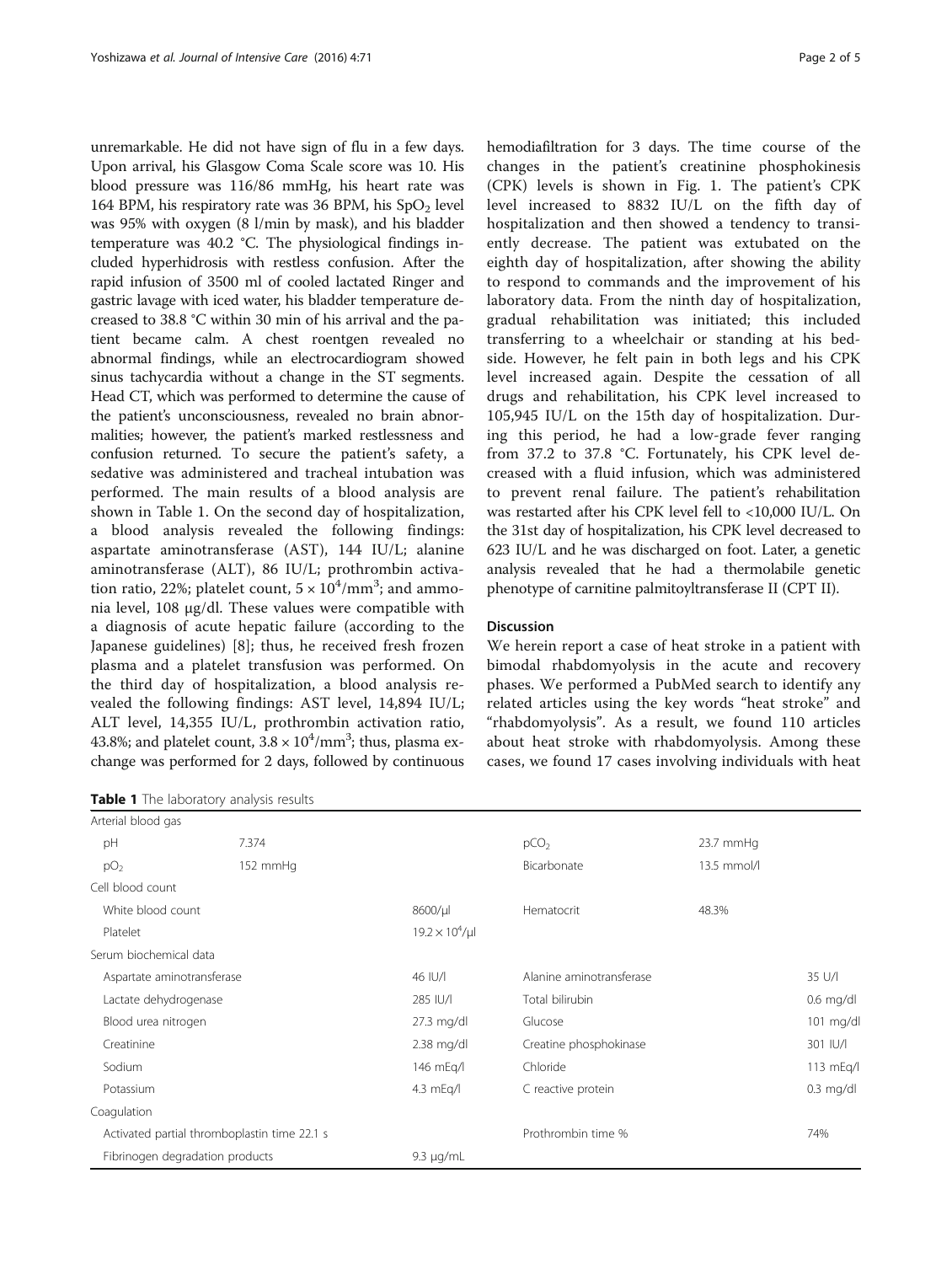<span id="page-2-0"></span>

stroke complicated with rhabdomyolysis in which the time course of the CPK level was described [[1, 9](#page-4-0)–[24](#page-4-0)]. We summarized these cases, including the present case, in Table 2. Among them, only two reports from Japan showed bimodal rhabdomyolysis [\[15, 22\]](#page-4-0). In one of these two reports, Takahashi et al. described a 16-year-old male patient who experienced convulsions 3 days after living

donor liver transplantation [[22](#page-4-0)]. After the convulsions on postoperative day 5, the patient's CPK level, which had been showing a tendency to decrease, increased from 715 to 24,985 IU/L. Convulsions can cause rhabdomyolysis; thus, this case report was excluded from the studies that described the natural course of bimodal rhabdomyolysis induced by heat stroke [\[25\]](#page-4-0). Two reports by Miura et al. described the case of 38-year-old man who experienced a life-threatening flare-up of rhabdomyolysis (CPK level of 84,612 IU/L on the third hospital day) and who was treated by plasma exchange, hemodiafiltration, steroid pulse therapy, and anticoagulant treatment [[15](#page-4-0)]. His general condition was initially thought to be improving; however, his smoldering rhabdomyolysis suddenly flared up with a marked increase in his CPK level (105,231 IU/L on the 18th day of hospitalization) when the steroid dosage was reduced and rehabilitation was initiated. Thereafter, his condition rapidly deteriorated and he eventually died, despite the provision of aggressive treatment. In addition, Fink et al. reported the case of a 16-year-old male athlete with heat stroke and rhabdomyolysis [[19](#page-4-0)]. The patient survived and was discharged on day 14, but his CPK level was more than 1000 IU/L for several weeks after his discharge. Their report did not indicate whether the patient's rhabdomyolysis was bimodal. Similarly to our case, in the four Japanese reports of six patients who suffered bimodal rhabdomyolysis in the acute and recovery phases (more than 2 weeks after severe heat stroke), all of the patients could survive and start rehabilitation (Table [3\)](#page-3-0) [\[26](#page-4-0)–[29](#page-4-0)].

Table 2 A summary of the reports on heat stroke in which the time course of rhabdomyolysis was described

| No | Reporter  | Year | Age | Sex    | Trigger    | 1st peak D     | CPK max        | HD  | Outcome  | Bimodal        | 2nd peak D | CPK max | Trigger    |
|----|-----------|------|-----|--------|------------|----------------|----------------|-----|----------|----------------|------------|---------|------------|
|    | Wu        | 2015 | 27  | Male   | Exercise   | 2              | 55,650         | Yes | Survival | No             |            |         |            |
| 2  | Asserraji | 2014 | 35  | Male   | Marathon   | 5              | 91,596         | Yes | Death    | No             |            |         |            |
| 3  | Raj       | 2013 | 11  | Male   | Jog        |                | 4326           | Yes | Survival | No             |            |         |            |
| 4  | Horseman  | 2013 | 22  | Male   | Walking    | $\mathbf{1}$   | 649,530        | Yes | Survival | No             |            |         |            |
| 5  | Azzopardi | 2012 | 25  | Male   | Marathon   | 2              | 178,850        | No  | Survival | No             |            |         |            |
| 6  | Muñiz     | 2012 | 15  | Male   | Football   | $\overline{2}$ | 39,954         | No  | Survival | No             |            |         |            |
| 7  | Trujillo  | 2011 | 14  | Female | Exercise   | 3              | 36,423         | Yes | Survival | No             |            |         |            |
| 8  | Lin       | 2011 | 11  | Female | Jogging    | 2              | 21,351         | No  | Survival | No             |            |         |            |
| 9  | Miura     | 2010 | 38  | Male   | Marathon   | 3              | 84,612         | No  | Death    | Yes            | 18         | 105,231 | Reha       |
| 10 | Lee       | 2010 | 57  | Male   | Kot spring | 3              | 9565           | Yes | Death    | No             |            |         |            |
| 11 | Niu       | 2009 | 47  | Male   | Labor      | 1              | 4682           | No  | Survival | No             |            |         |            |
| 12 | Akieda    | 2008 | 75  | Male   | Bath       | 3              | 4299           | No  | Survival | No             |            |         |            |
| 13 | Fink      | 2006 | 16  | Male   | Football   | 3              | 90,720         | No  | Survival | $\overline{?}$ | >2 wks     | >1000   | Discharge  |
| 14 | Broessner | 2005 | 38  | Male   | Hiking     | 4              | 1024           | No  | Survival | <b>No</b>      |            |         |            |
| 15 | Wakino    | 2005 | 23  | Male   | Labor      | 5              | 620,920        | Yes | Survival | No             |            |         |            |
| 16 | Takahashi | 2005 | 16  | Male   | Rugby      | ?              | $\overline{?}$ | Yes | Survival | Yes            | 8          | 24,985  | Convulsion |
| 17 | Pechlaner | 2002 | 28  | Male   | Labor      | $\overline{2}$ | 1920           | No  | Survival | No             |            |         |            |
| 18 | Present   |      | 28  | Male   | Marathon   | 5              | 8832           | Yes | Survival | Yes            | 22         | 9230    | Reha       |

? means not described, D day, Reha rehabilitation, wks weeks, CPK creatinine phosphokinesis, HD hemodialysis, max maximum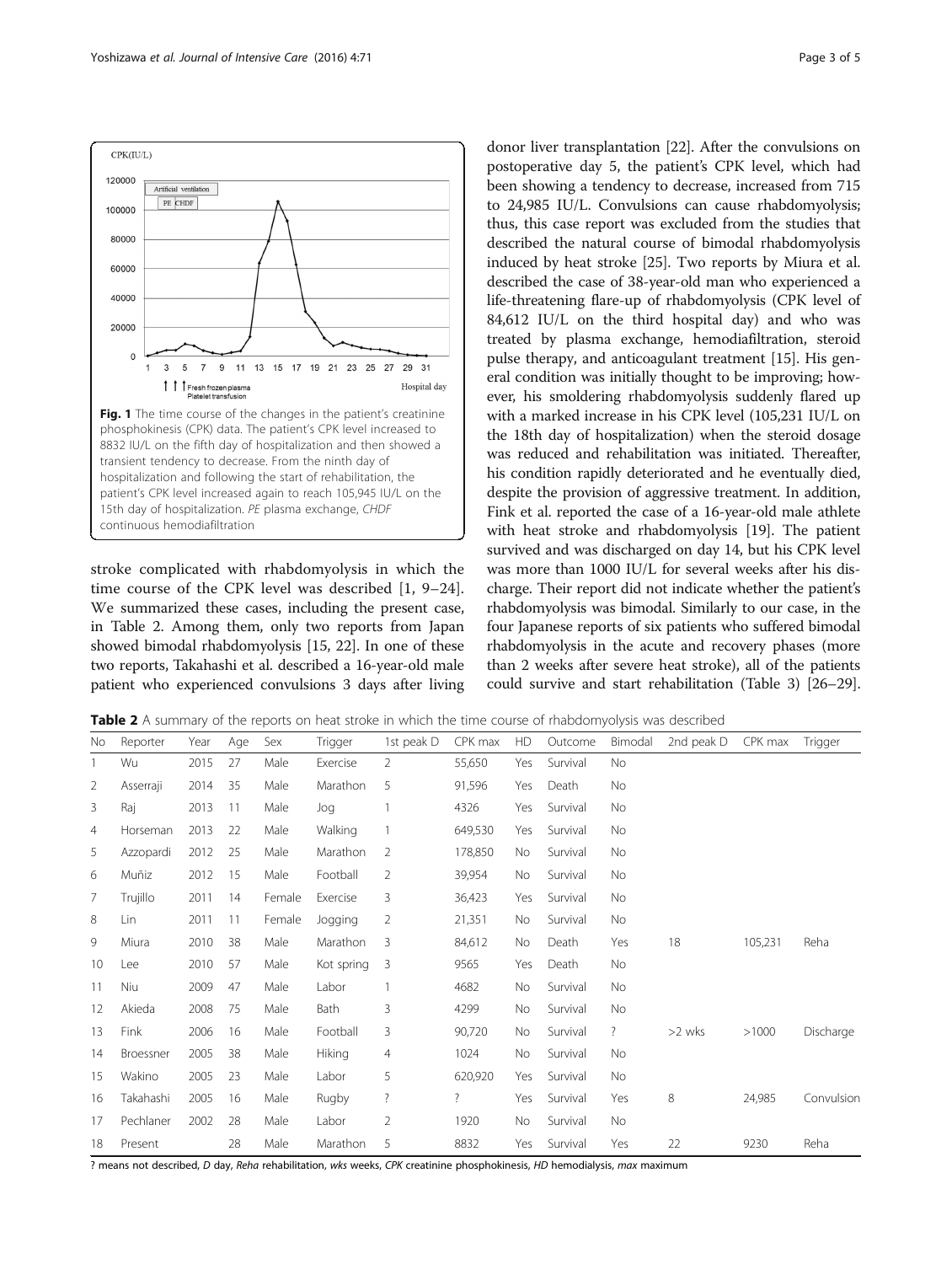<span id="page-3-0"></span>Table 3 The Japanese reports of bimodal rhabdomyolysis after heat stroke

| No | Reporter | Year | Aae            | Sex  | <b>Trigger</b> | 1st peak D | CPK max | HD  | Outcome  | Bimodal | 2nd peak D | CPK max | Trigger |
|----|----------|------|----------------|------|----------------|------------|---------|-----|----------|---------|------------|---------|---------|
|    | Suzuki   | 1996 | 23             | Male | Training       | 3          | 300,762 | Yes | Survival | Yes     | 20         | 14.154  | Reha    |
| 2  | Kajiwara | 1993 |                | Male | Jogging        | 3          | >15.000 | Νo  | Survival | Yes     | 22         | 4500    | Reha    |
| 3  | Kuriyama | 1990 | 19             | Male | Jogging        | 6          | 10.425  | Νo  | Survival | Yes     | 15         | 105,945 | Reha    |
| 4  | Nagao    | 1985 | 2 <sup>1</sup> | Male | Jogging        | 6          | 5570    | Νo  | Survival | Yes     | 18         | 474     | Reha    |
| 5. | Nagao    | 1985 | 18             | Male | Jogging        | 5          | 4530    | Νo  | Survival | Yes     | 19         | 9800    | Reha    |
| 6  | Nagao    | 1985 | 16             | Male | Kendo          | 3          | 9410    | Νo  | Death    | Yes     | 17         | 309.000 | Reha    |

D day, CPK creatinine phosphokinesis, HD hemodialysis, max maximum

Accordingly, the authors' hypothesized that during the recovery phase, the stress of rehabilitation exercises can cause collapsed muscles that are injured by heat stroke to repeatedly flared up. Drugs that are administered during intensive treatment in the acute phase may be involved in the occurrence of bimodal rhabdomyolysis. However, this possibility was considered to be unlikely in the present case because drug-induced rhabdomyolysis usually subsides when the drugs are stopped [[30](#page-4-0)]. In our search of the literature, heat stroke-induced bimodal rhabdomyolysis was only described in Japanese case reports; thus, genetic differences may affect this phenomenon.

CPT II is a pivotal enzyme in mitochondrial fatty acid oxidation, which is essential for energy production during simultaneous glucose sparing and a requirement for major energy supply, such as during prolonged fasting or exercise [\[31\]](#page-4-0). Cases with the thermolabile genetic phenotype of CPT II have been described mainly in Japan and China. Recent studies have suggested the association of this phenotype with influenza-associated encephalopathy, encephalopathy during a high-grade fever caused by human herpesvirus-6, enterovirus 71, Echo virus, Coxsackievirus, rotavirus, respiratory syncytial virus, adenovirus infection, or sudden unexpected death in infancy [\[31](#page-4-0)–[40\]](#page-4-0). Generally, CPT II deficiency has three clinical presentations: a lethal neonatal form, a severe infantile hepatocardiomuscular form, and a myopathic form (which is usually mild and can manifest from infancy to adulthood) [\[41](#page-4-0)]. While the former two are severe multisystemic diseases characterized by liver failure with hypoketotic hypoglycemia, cardiomyopathy, seizures, and early death, the latter is characterized by recurrent exerciseinduced muscle pain and weakness, sometimes associated with myoglobinuria, resembling our case [[41](#page-4-0)]. The myopathic form of CPT II deficiency is the most common disorder of lipid metabolism affecting the skeletal muscle and is the most frequent cause of hereditary myoglobinuria, and males are more likely to be affected than females [[41\]](#page-4-0). Accordingly, the thermolabile genetic phenotype of CPT II in the present case might have affected the occurrence of bimodal rhabdomyolysis, even during mild exercise like rehabilitation after depletion of energy in the muscle due to an initial attack of heat stroke [\[42](#page-4-0)]. Oda et al. also suggested that the thermolabile genetic phenotype of CPT II was a risk factor for severe heat stroke [[43\]](#page-4-0). Like Reye syndrome, heat stoke induced by thermolabile genetic phenotype of CPT II might be classified as a fatty acid oxidation disorder in the future [\[44](#page-4-0)].

## Conclusions

Physicians should pay special attention to the stress of rehabilitation exercises, which may cause collapsed muscles that are injured by severe heat stroke to repeatedly flare up.

#### Abbreviations

AST: Aspartate aminotransferase; CHDF: Continuous hemodiafiltration; CPK: Creatinine phosphokinesis; PE: Plasma exchange

#### Acknowledgements

None.

#### Funding

This manuscript obtains financial support from the Ministry of Education, Culture, Sports, Science and Technology (MEXT)-Supported Program for the Strategic Research Foundation at Private Universities, 2015–2019 concerning [The constitution of total researching system for comprehensive disaster, medical management, corresponding to wide-scale disaster].

#### Authors' contributions

KO, IT, YM, KJ, KI, HO, and MS provided medicine for the patient and edited the draft of the manuscript. HK and ET provided genetic analysis. TK and YY provided medicine for the patient and wrote the manuscript as a corresponding author. All authors read and approved the final manuscript.

#### Competing interests

The authors declare that they have no competing interests.

#### Consent for publication

Written informed consent was obtained from the patient for publication of this case report and any accompanying images.

#### Ethics approval and consent to participate

The study was approved by our institutional ethics committee (Juntendo Igakugufuzoku Shizuoka Byouin Rinrishinnsa Iinkai). There was no reference number.

#### Author details

<sup>1</sup> Department of Acute Critical Care Medicine, Shizuoka Hospital, Juntendo University, Tokyo, Japan. <sup>2</sup>1129 Nagaoka, Izunokuni City, Shizuoka 410-2295, Japan. <sup>3</sup>Tokushima University, Tokyo, Japan. <sup>4</sup>Juntendo University, Tokyo, Japan.

Received: 5 October 2016 Accepted: 19 November 2016 Published online: 01 December 2016